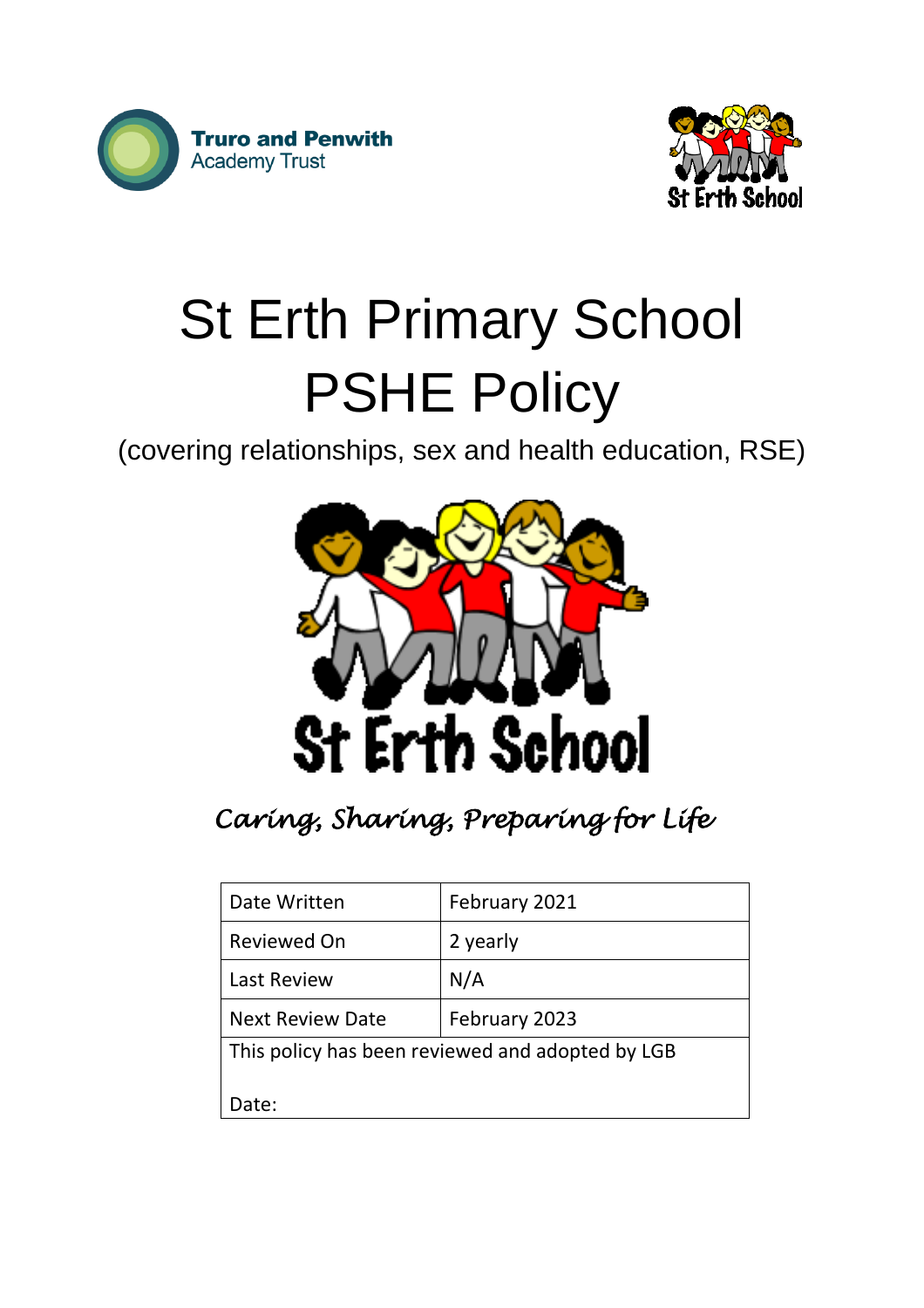# **Contents**

# <span id="page-1-0"></span>**1. Aims**

The aims of personal, social, health and economic (PSHE) education in our school are to:

- Provide a high quality and consistent PSHE curriculum for all pupils at St Erth.
- Ensure that the content and structure of the curriculum is relevant to the context of our pupils, their age and stage of development.
- Equip pupils with the skills and knowledge, relevant to their age and level of development, to be safe and healthy, and manage their academic and social lives in a positive way, understanding risk and making safe, informed decisions.
- Ensure children understand and can apply key messages in the 3 focus areas of our curriculum: Health and well-being, Relationships and Living in the wider world.
- Ensure equality of access to the curriculum, by making adaptations to meet individual needs where required.
- Enable children to become life-long learners, equipped with the skills they need to meet the aspirations they set for themselves.
- Embed PSHE teaching and principals into the school's curriculum, making learning relevant and tangible for pupils.

These aims are in line with the school's values and ethos, specifically the intent of our curriculum *that all pupils leave St Erth being confident, aspirational and self-aware learners.*

# <span id="page-1-1"></span>**2. Statutory requirements**

PSHE is a non-statutory subject. However, there are aspects of it we are required to teach.

- We must teach relationships education under the [Children and Social Work Act 2017,](http://www.legislation.gov.uk/ukpga/2017/16/section/34/enacted) in line with the terms set out in [statutory guidance](https://www.gov.uk/government/publications/relationships-education-relationships-and-sex-education-rse-and-health-education)
- We must teach health education under the same statutory guidance

This policy also complies with the terms of our funding agreement.

# <span id="page-1-2"></span>**3. Content and delivery**

#### **3.1 What we teach**

As stated above, we're required to cover the content for relationships and health education, as set out in the statutory guidance for all schools. This can be found by following the link above or a hard copy can be requested from the school office.

For other aspects of PSHE we use the Cornwall and Isles of Scilly (CIOS) PSHE curriculum. Teachers will plan the delivery of lessons to meet the objectives set out in the curriculum map as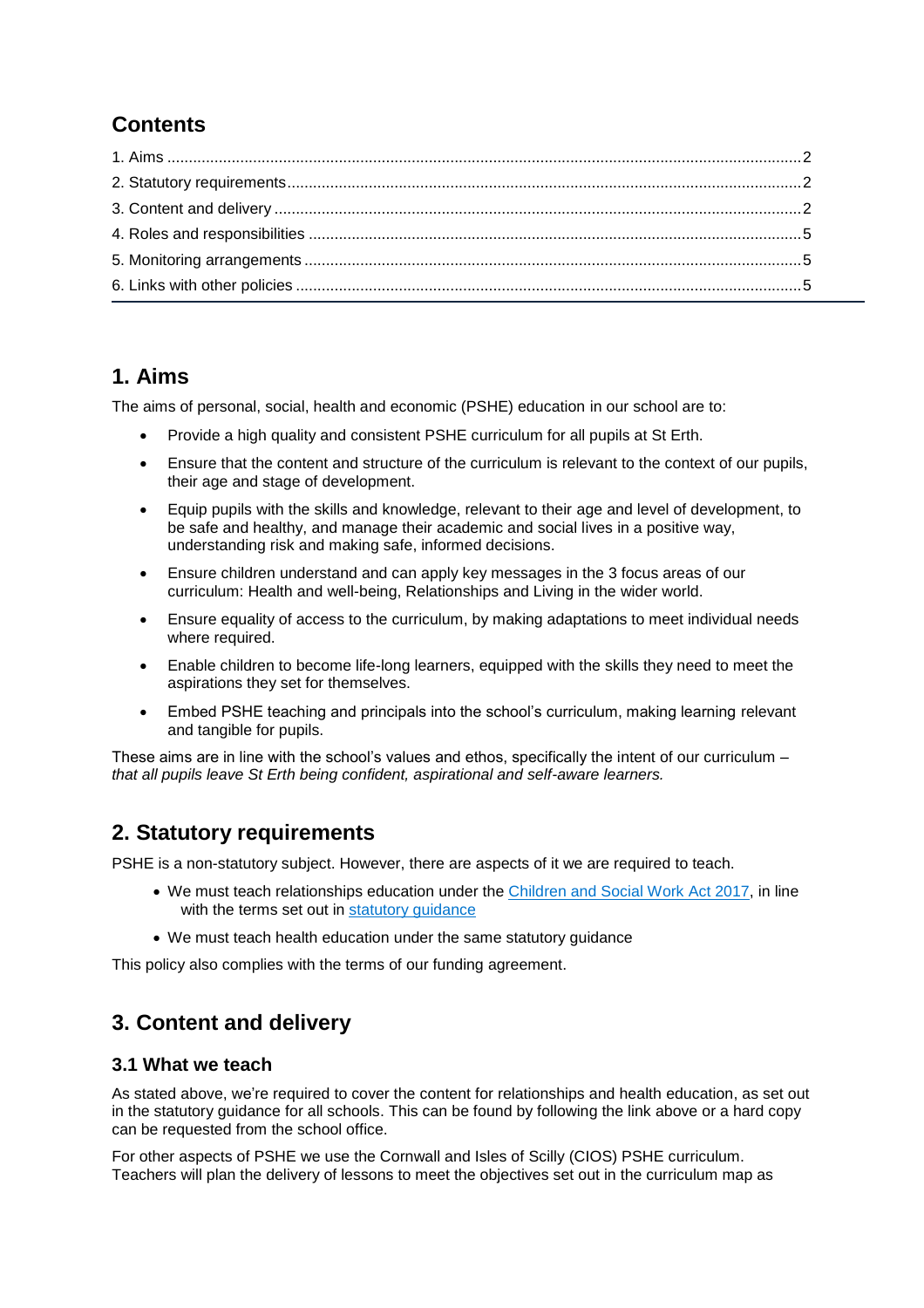appropriate to the context of their pupils, using resources and schemes of work from the CIOS PSHE curriculum. A full curriculum document is available on request. A map of the objectives taught across the school can be found in the appendix to this policy. Objectives and content are

As referenced in point 1, Aims, the school's PSHE curriculum is split into 3 core areas: Relationships, Health and well-being and Living in the wider world.

#### **Relationships**

This strand covers all the statutory requirements for relationship education for Primary Schools as outlined in the national guidance. The focus is on teaching the fundamental building blocks and characteristics of positive relationships, with particular reference to friendships, family relationships and relationships with others children and adults. Key messages are revisited and reinforced throughout and content is age appropriate.

Includes lessons on:

- Respectful and healthy relationships both on and offline.
- How to keep yourself safe and avoid harm.
- Making friends and resolving conflict.
- Internet safety.
- Equality and diversity.

#### **Health and Well-Being**

This strand covers all the statutory requirements for health education for primary schools as outlined in the national guidance. The aim of this strand is to give children the information they need to make good decisions about their own health and well-being. Key messages are revisited and reinforced throughout and content is age appropriate.

Within this strand, at an appropriate stage, children will learn about puberty and the changes that occur in their bodies. This forms part of the statutory guidance.

Includes lessons on:

- Emotional awareness, managing mental health and well-being.
- Healthy eating.
- Hygiene
- First aid
- Illness
- Puberty

#### **Living in the Wider World**

This strand is part of the CIOS PSHE curriculum and is a non-statutory element. These lessons focus on equipping children with essential life skills they will need to develop in order to meet the ambitions they have, and to contribute to society.

Includes lessons on:

- The world of work
- Rights and responsibilities
- Managing money
- Teamwork
- The environment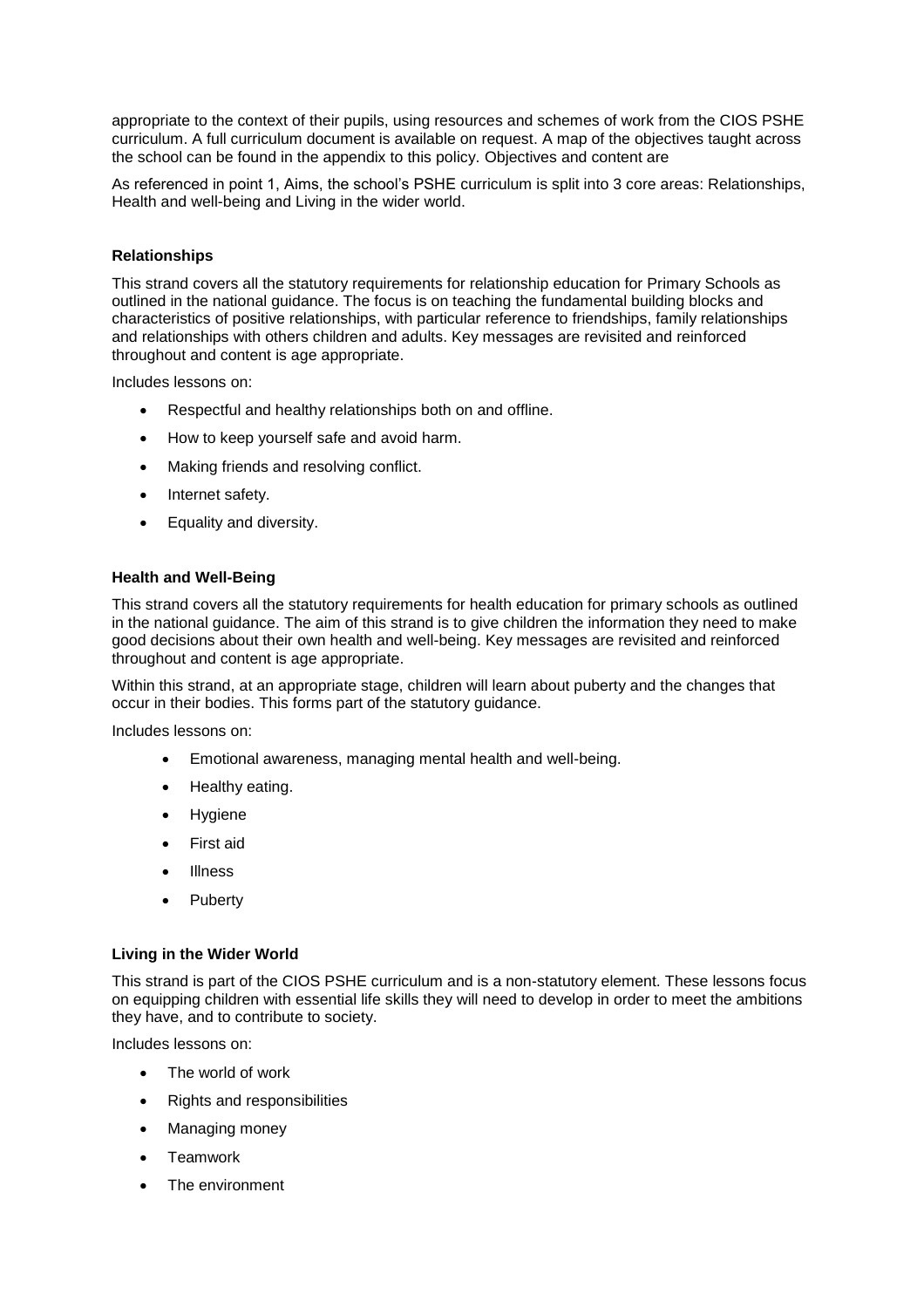Changing schools

#### **Sex and Relationship Education.**

Sex education is the right of the parent. St Erth School provides sex and relationship education (SRE) to support parents in fulfilling their responsibility. This curriculum is provided in addition to the statutory elements in Relationships and Health education. If parents are not happy with what the school provides as part of this curriculum they have the right to withdraw their child/children from this aspect of the curriculum. Details of how this process is managed can be found in section 3.3 of this policy.

The school's decision to deliver this additional curriculum is in line with statutory quidance

*'The department continues to recommend therefore that all primary schools should have a sex education programme tailored to the age and the emotional maturity of the pupils. It should ensure that both boys and girls are prepared for the changes that adolescence brings and – drawing on the knowledge of the human life cycle set out in the national curriculum for science – how a baby is conceived and born.'* (DFE guidance – Relationships Education, Relationships and Sex Education (RSE) and Heath Education)

A curriculum overview can be found in the appendices to this policy. All teaching of SRE that goes beyond statutory requirements is delivered in the second half of the summer term each year. Parents will be reminded of this and the curriculum's content yearly, before teaching commences.

In order to teach this curriculum effectively there are many cross over points with relationships and health education. In recognition of this and to provide clarity over the school's delivery, the school maintains a Sex and Relationships Education Policy (SRE), a copy can be found on the school's website or at request from the school office.

Children who are withdrawn by their parents from the school's SRE curriculum will still receive the statutory teaching in relationships and health through the PSHE curriculum.

#### **3.2 How we teach it**

- PSHE lessons take place twice each half term, with the exception of summer 2. Key messages from these lessons will also be reinforced in other areas of the curriculum, through selected texts in topics for example.
- Appropriate content from the PSHE curriculum is also used to support the delivery of assemblies throughout the school year as well as the school's engagement in national events, such as: Children's mental health week.
- The curriculum will be delivered by class teachers and not handed to any outside agencies. Our teachers are best placed to understand the needs and context of their classes.
- Teachers plan and adapt lessons with their pupils in mind to ensure fair access for all. The curriculum is structured ensuring effective differentiation is in place throughout.
- Answering difficult questions/ addressing controversial topics: Teachers must set clear ground rules for each session ensuring that no personal questions are asked or sensitive information shared publicly. There will be an anonymous questions box in place for each session in KS2 enabling children to ask any difficult questions they may have. In KS1 teachers will create opportunities for pupils to ask all questions they may have. Teachers will answer questions within the context of the lesson and its key messages. Should teachers be uncomfortable in answering a question or should a question create an additional context to the lesson, teachers will contact parents and inform them of the question and offer advice and support on how to answer, if this is appropriate. Teachers will be supported by the PSHE coordinator to identify high quality sources of information to share with parents to support the in their discussions with children.
- Where teachers are concerned about delivering a lesson and its key messages they must inform the head teacher, who will support them in finding a way forward.
- The Cornwall and Isles of Scilly PSHE scheme, developed by Brook learn provides a wide range of resources and highlights other high quality PSHE resources for teaching. These will be used in the delivery of the curriculum.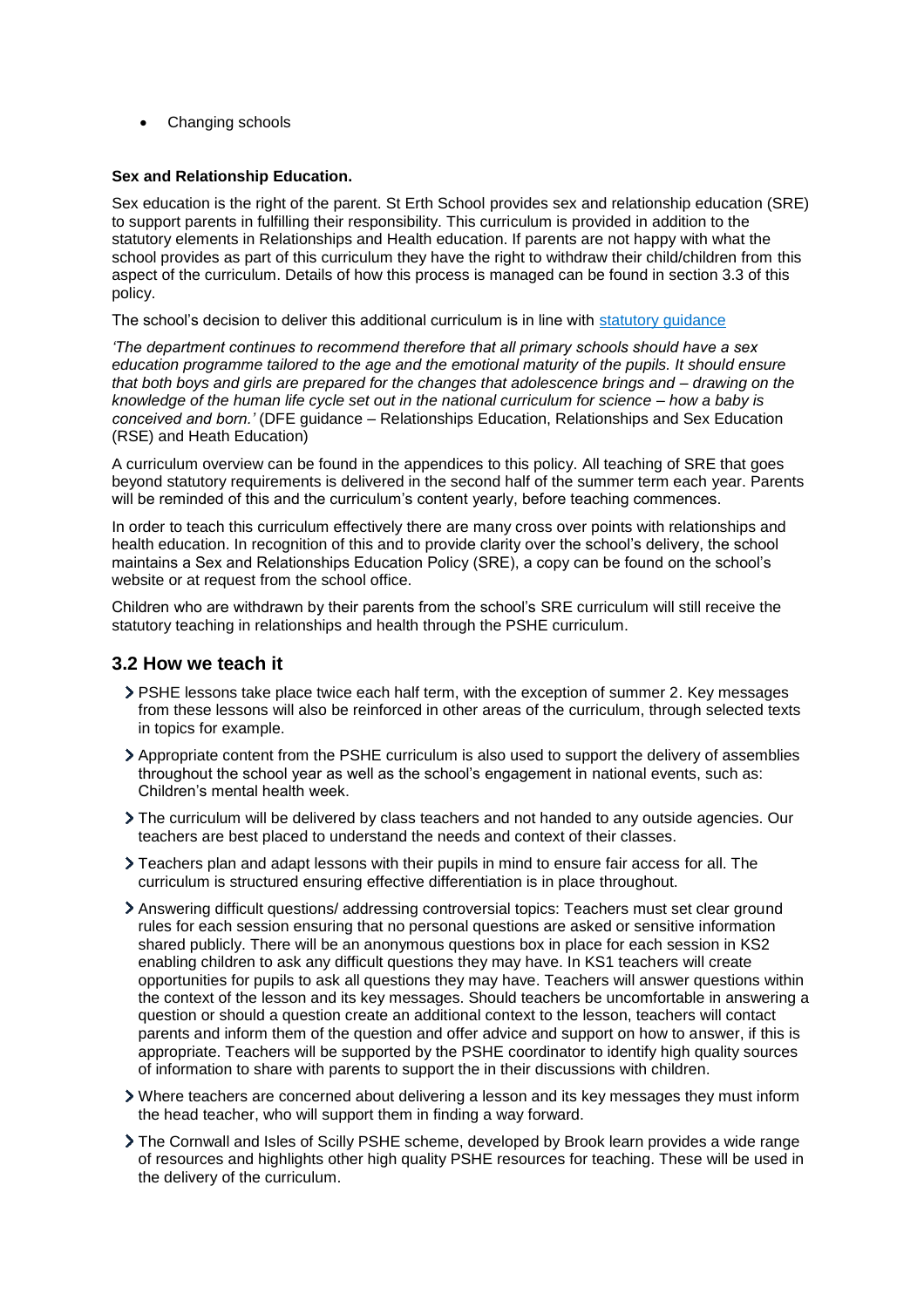Pupil's progress in PSHE will be reported to parents through annual reports and parents evenings.

## **3.3 Right to withdraw**

Parents have the right to request that their child be withdrawn from some or all of the sex education that is delivered in Primary School which is not covered by either:

- The National Curriculum Science Order (NCSO)
- The statutory quidance on, Relationships Education, statutory quidance

The school provides a sex education curriculum developed to meet the needs of its pupils and ensure they are prepared for the next stage of their education. Details can be found in section 3.1 of this policy and a curriculum overview can be found in the appendices to this policy.

When a request is received the head teacher will meet with parents to discuss their wishes and ensure they are understood, as well as clarifying the nature and purpose of the curriculum. If the parent's wishes cannot be accommodated then the child will be withdrawn from non-statutory elements of the SRE curriculum and provided with suitable work and supervision.

## <span id="page-4-0"></span>**4. Roles and responsibilities**

## **4.1 The governing board**

The governing board will approve the PSHE policy, and hold the headteacher to account for its implementation.

## **4.2 The Headteacher**

The headteacher is responsible for ensuring that PSHE is taught consistently across the school.

## **4.3 Staff**

Staff are responsible for:

- Delivering PSHE in a sensitive way in line with this policy
- Ensuring lessons are planned in relation to the needs of individuals, following a Trauma Informed model
- Modelling positive attitudes to PSHE
- > Monitoring progress
- Responding to the needs of individual pupils

#### **4.4 Pupils**

Pupils are expected to engage fully in PSHE and, when discussing issues related to PSHE, treat others with respect and sensitivity.

## <span id="page-4-1"></span>**5. Monitoring arrangements**

The delivery of PSHE is monitored by Bill Coleman through regular review with teachers of planning and pupil progress.

This policy will be reviewed by the head teacher 2 yearly. At every review, the policy will be approved by the governing body.

## <span id="page-4-2"></span>**6. Links with other policies**

This policy links to the following policies and procedures:

SRE policy

Behaviour Policy

Equality and Diversity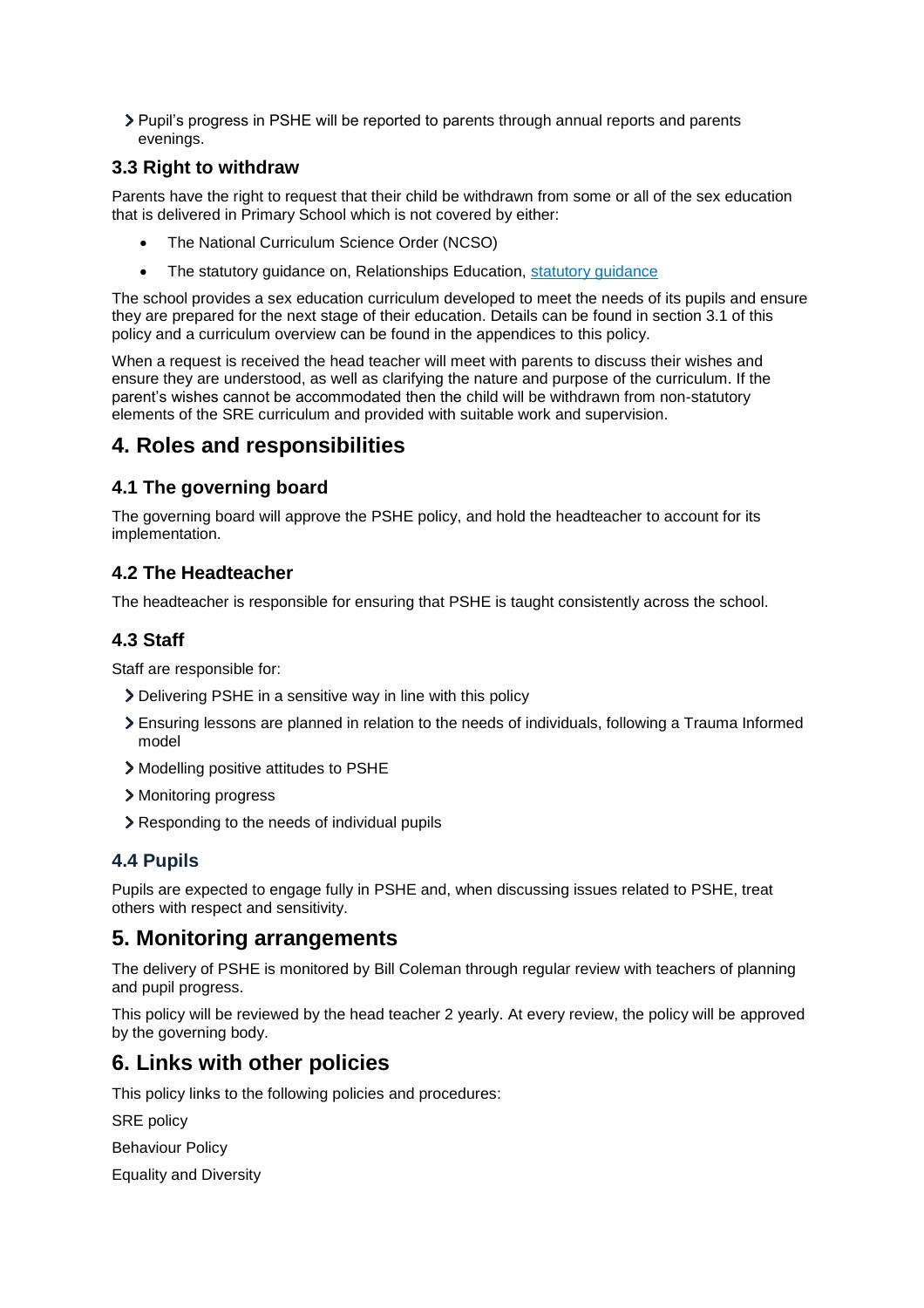#### Appendix 1 PSHE Curriculum Map

|                    | Autumn 1               | Autumn 2                 | Spring 1             | Spring 2                                                                                                                                                       | Summer 1                                     | Summer 2 |
|--------------------|------------------------|--------------------------|----------------------|----------------------------------------------------------------------------------------------------------------------------------------------------------------|----------------------------------------------|----------|
| Year 1             | Lesson 1: Welcome      | Lesson 1: People who     | Lesson 1: Healthy    | Lesson 1: Our health                                                                                                                                           | Lesson 1: We all have feelings               |          |
|                    | to school              | care for us              | friendships          |                                                                                                                                                                |                                              |          |
|                    |                        |                          |                      | Lesson 2: Healthy                                                                                                                                              | Lesson 2: Good and not so good feelings      |          |
|                    | Lesson 2:              | Lesson 2: Rights,        | Lesson 2: Our bodies | food choices                                                                                                                                                   |                                              |          |
|                    | <b>Emergencies and</b> | responsibilities and     | and boundaries       |                                                                                                                                                                | Lesson 3: Managing our time safely online    |          |
|                    | getting help           | respect                  |                      |                                                                                                                                                                |                                              |          |
| Year 2             | Lesson 1: Respecting   | Lesson 1: Everyday       | Lesson 1: learning   | Lesson 1: Sharing                                                                                                                                              | Lesson 1: Online Friends                     |          |
|                    | uniqueness             | safety                   | about work           | pictures                                                                                                                                                       |                                              |          |
|                    |                        |                          |                      |                                                                                                                                                                | Lesson 2: Big feelings                       |          |
|                    | Lesson 2: Our          | Lesson 2: Basic first    | Lesson 2: Horrible   | Lesson 2: playing                                                                                                                                              |                                              |          |
|                    | communities            | aid                      | hands (Infection)    | games (online safety)                                                                                                                                          | Lesson 3: Keeping our teeth healthy          |          |
|                    |                        |                          |                      | Content in year 3&4 is organised into 2 yearly cycles to ensure that, over a 2 year period in the class, all pupils will receive the content requires in years |                                              |          |
| 3&4                |                        |                          |                      |                                                                                                                                                                |                                              |          |
| Year 3 & 4 Cycle A | Lesson 1: World of     | Lesson 1: Road safety    | Lesson 1: Physical   | Lesson 1: The                                                                                                                                                  | Lesson 1: Expressing feelings                |          |
|                    | work                   |                          | activity             | internet and                                                                                                                                                   |                                              |          |
|                    |                        | Lesson 2: Individual     |                      | everyday life                                                                                                                                                  | Lesson 2: Strategies to support positive     |          |
|                    | Lesson 2: Spending     | and collective           | Lesson 2: Drugs      |                                                                                                                                                                | mental well-being.                           |          |
|                    | and saving money       | strengths                |                      | Lesson 2: Everyday                                                                                                                                             |                                              |          |
|                    |                        |                          |                      | feelings                                                                                                                                                       | Lesson 3: Sun Safety                         |          |
| Year 3 & 4 Cycle B | Lesson 1: What         | Lesson 1: Resolving      | Lesson 1: Money      | Lesson 1: Safely                                                                                                                                               | Lesson 1: Understanding that not everyone is |          |
|                    | makes a good friend?   | conflict and             | choices              | enjoying the world                                                                                                                                             | who they say they are online.                |          |
|                    |                        | managing negative        |                      | online                                                                                                                                                         |                                              |          |
|                    | Lesson 2: Respecting   | pressure                 | Lesson 2:            |                                                                                                                                                                | Lesson 2: Managing feelings                  |          |
|                    | others                 |                          | Volunteering and     | Lesson 2: Keeping                                                                                                                                              |                                              |          |
|                    |                        | Lesson 2: Everyday       | citizenship.         | personal information                                                                                                                                           | Lesson 3: The environment                    |          |
|                    |                        | life and basic first aid |                      | safe and private                                                                                                                                               |                                              |          |
|                    |                        |                          |                      | online                                                                                                                                                         |                                              |          |
|                    |                        |                          |                      | Content in year 5&6 is organised into 2 yearly cycles to ensure that, over a 2 year period in the class, all pupils will receive the content requires in years |                                              |          |
| 5&6                |                        |                          |                      |                                                                                                                                                                |                                              |          |
| Year 5 & 6 Cycle A | Lesson 1: Diverse      | Lesson 1: Illness        | Lesson 1: Puberty -  | Lesson 1: Online                                                                                                                                               | Lesson 1: Mental health and keeping well     |          |
|                    | communities            |                          | bodies and           | content                                                                                                                                                        |                                              |          |
|                    |                        | Lesson 2: Nutrition      | reproduction         |                                                                                                                                                                | Lesson 2: Managing challenges and change     |          |
|                    | Lesson 2: Respectful   | and healthy eating       |                      | Lesson 2: online                                                                                                                                               |                                              |          |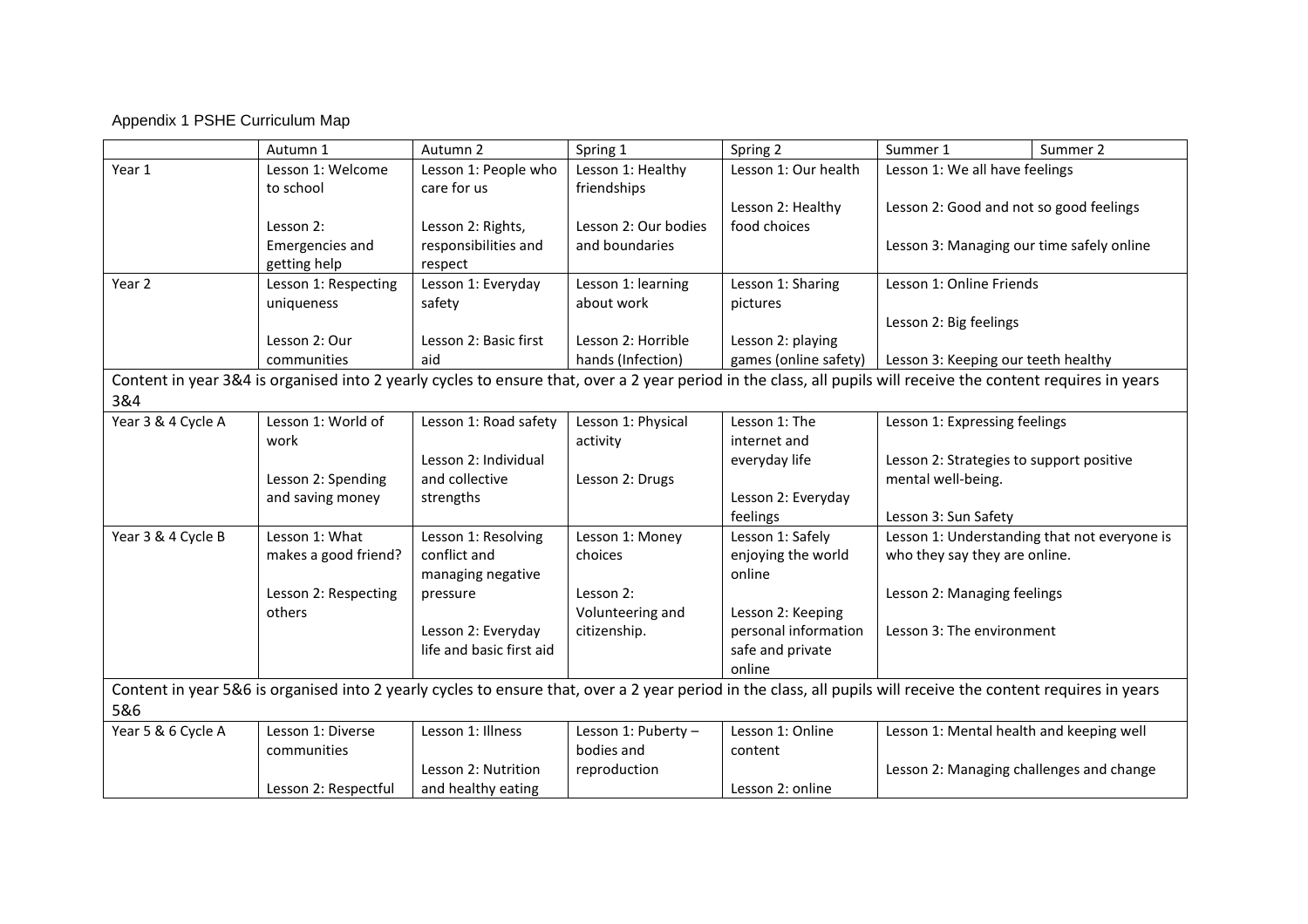|                    | relationships         |                   | Lesson 2: Puberty -  | contact              | Lesson 3: Exploring risk in everyday situations |
|--------------------|-----------------------|-------------------|----------------------|----------------------|-------------------------------------------------|
|                    |                       |                   | changes              |                      |                                                 |
| Year 5 & 6 Cycle B | Lesson 1: Different   | Lesson 1: Keeping | Lesson 1: Spending   | Lesson 1: Online     | Lesson 1: Social media                          |
|                    | types of families     | your body safe    | decisions            | friendships and      |                                                 |
|                    |                       |                   |                      | keeping safe         | Lesson 2: Feelings and common anxieties         |
|                    | Lesson 2: Healthy and | Lesson 2: Consent | Lessons 2: Exploring |                      | when changing schools                           |
|                    | harmful relationships |                   | risk in relation to  | Lesson 2: Skills for |                                                 |
|                    |                       |                   | gambling             | using the internet   | Lesson 3: Changes from primary to secondary     |
|                    |                       |                   |                      | safely               | school                                          |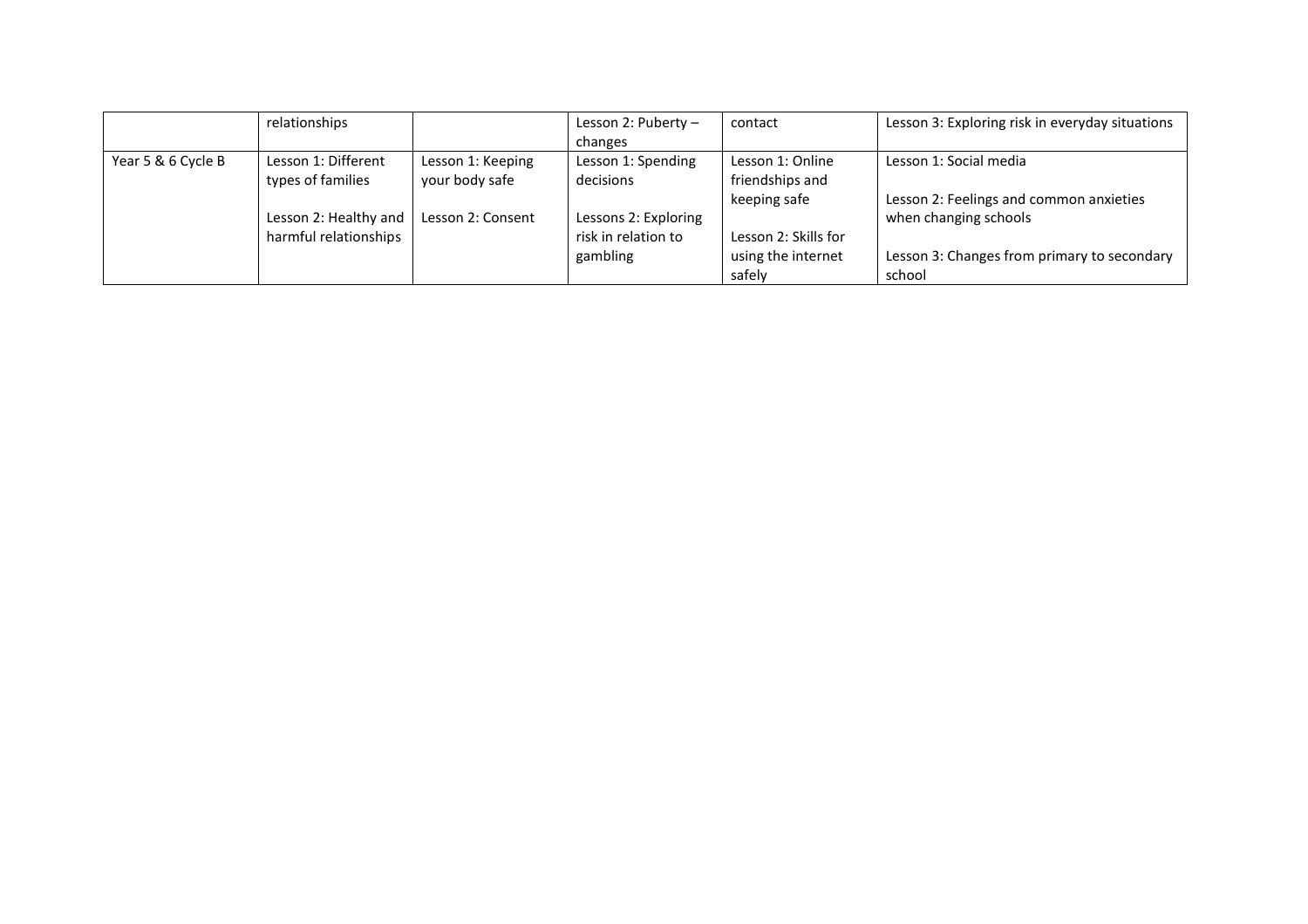#### Appendix 2

Sex and relationships education curriculum map

| Year Group     | <b>Topics</b>                                                                                                                                                                                                                         |  |  |  |  |  |
|----------------|---------------------------------------------------------------------------------------------------------------------------------------------------------------------------------------------------------------------------------------|--|--|--|--|--|
| Reception      | No SRE teaching is delivered to pupils in Reception.                                                                                                                                                                                  |  |  |  |  |  |
|                | 1. Life Cycles – I am starting to understand the life cycles of animals and humans                                                                                                                                                    |  |  |  |  |  |
|                | Changing Me – I can tell you some things about me that have changed and some things that have stayed the same.<br>2.                                                                                                                  |  |  |  |  |  |
|                | My Changing Body - I can tell you how my body has changed since I was a baby.<br>3.                                                                                                                                                   |  |  |  |  |  |
|                | 4. Boys' and Girls' Bodies – I can identify the parts of the body that make girls different to boys. I can use the correct names for these<br>and understand that some parts of my body are private.                                  |  |  |  |  |  |
|                | Learning and Growing – I understand that every time I learn something new I change a little bit.<br>5.                                                                                                                                |  |  |  |  |  |
|                | Coping with changes - I can tell you about changes that have happened in my life.<br>6.                                                                                                                                               |  |  |  |  |  |
| $\overline{2}$ | Life cycles in nature - I can recognise cycles of life in nature.<br>1.                                                                                                                                                               |  |  |  |  |  |
|                | Growing from Young to Old – I can tell you about the natural process of growing from young to old and understand that it is not in my<br>2.<br>control.                                                                               |  |  |  |  |  |
|                | 3. The Changing Me – I can recognise how my body has changed since I was a baby and where I am on the continuum from young to<br>old.                                                                                                 |  |  |  |  |  |
|                | 4. Boys' and Girls' Bodies – I can recognise the physical differences between girls and boys, use the correct names for parts of the body<br>and appreciate that some parts of my body are private.                                   |  |  |  |  |  |
|                | 5. Assertiveness – I understand there are different types of touch can tell what I do not like.                                                                                                                                       |  |  |  |  |  |
|                | Year 3&4 will be taught in separate year groups for each lesson in the scheme of work, unlike regular PSHE which is taught in mixed age on a 2 yearly                                                                                 |  |  |  |  |  |
| cycle.         |                                                                                                                                                                                                                                       |  |  |  |  |  |
| 3              | 1. How babies grow – I understand that in animals and humans lots of changes happen between conception and growing up, and that<br>usually it is the female who has the baby.                                                         |  |  |  |  |  |
|                | 2. Babies – I understand how babies grow and develop in the mother's uterus. I understand what a baby needs to live and grow.                                                                                                         |  |  |  |  |  |
|                | Outside body changes – I understand that boys' and girls' bodies change so that when they grow up their bodies can make babies.<br>3.                                                                                                 |  |  |  |  |  |
|                | Inside body changes – I can identify how girls' and boys' bodies change on the inside during the growing up process and can tell you<br>4.<br>why these changes are necessary so that their bodies can make babies when they grow up. |  |  |  |  |  |